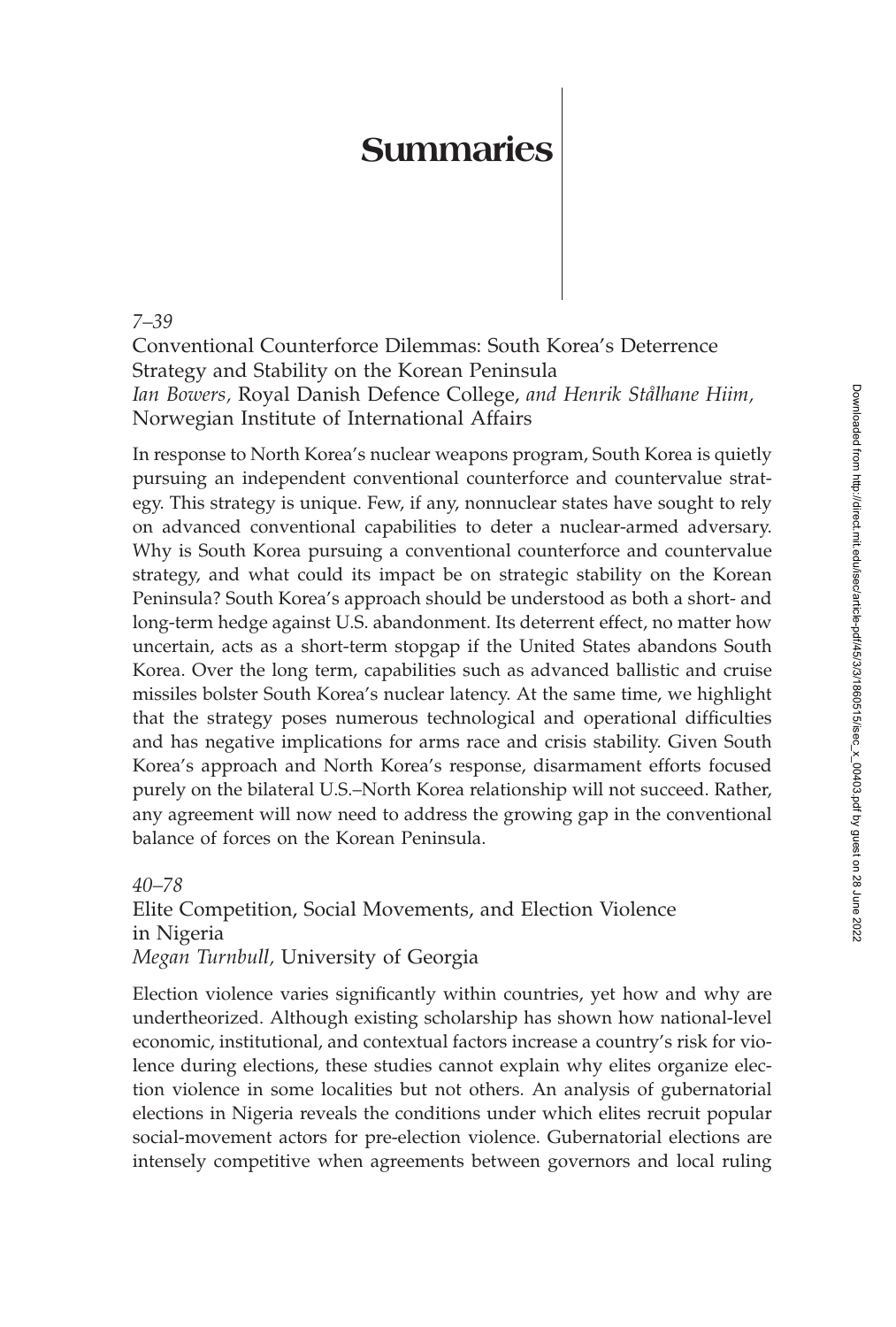party elites over the distribution of state patronage break down. To oust their rivals and consolidate power, elites recruit popular reformist groups for pre-election violence and voter mobilization. Conversely, when local ruling-party elites are aligned over how state patronage is to be distributed, the election outcome is agreed to well in advance. In this scenario, there is little incentive to enlist social movement actors for violence. Case studies of the Ijaw Youth Council and Boko Haram provide empirical support for the argument. The theory and evidence help explain subnational variation in election violence as well as the relationship between intraparty politics and violence during elections, and speak to broader questions about political order and violence.

## *79–121*

PRC Assertiveness in the South China Sea: Measuring Continuity and Change, 1970–2015 *Andrew Chubb,* Lancaster University

Why has the People's Republic of China (PRC) courted international opprobrium, alarmed its neighbors, and risked military conflict in pursuit of its claims over vast areas of the South China Sea? Answering this question depends on recognizing long-term patterns of continuity and change in the PRC's policy. A new typology of "assertive" state behaviors in maritime and territorial disputes, and original time-series events data covering the period from 1970 to 2015, shows that the key policy change—China's rapid administrative buildup and introduction of regular coercive behaviors—occurred in 2007, between two and five years earlier than most analysis has supposed. This finding disconfirms three common explanations for Beijing's assertive turn in maritime Asia: the Global Financial Crisis, domestic legitimacy issues, and the ascendancy of Xi Jinping. Focused qualitative case studies of four breakpoints identified in the data indicate that PRC policy shifts in 1973, 1987, and 1992 were largely opportunistic responses to favorable geopolitical circumstances. In contrast, the policy change observed from 2007 was a lagged effect of decisions taken in the 1990s to build specific capabilities designed to realize strategic objectives that emerged in the 1970s.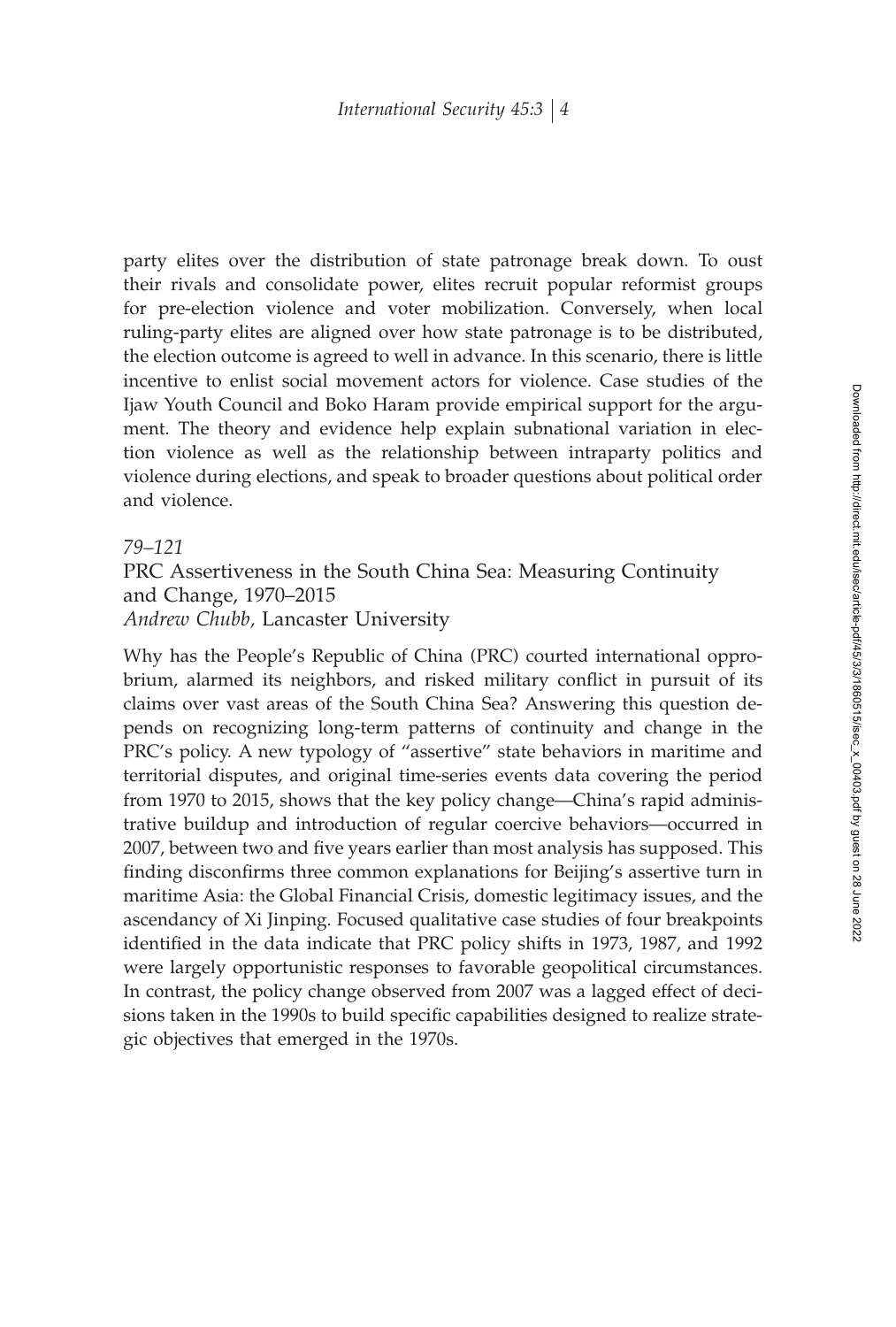*122–161* To Disclose or Deceive? Sharing Secret Information between Aligned States *Melinda Haas,* Princeton University, *and Keren Yarhi-Milo,* Columbia University

Why do aligned states sometimes disclose secret information about their miitary plans to use force, whereas other times they choose to deceive their partners? The state initiating these plans may choose among four informationsharing strategies: collusion, compartmentalization, concealment, and lying. Three main considerations shape its decision: the state's assessment of whether it needs its partner's capabilities to succeed at the military mission, the state's perception of whether the partner will be willing to support the state in the requested role, and the state's anticipated deception costs for not fully informing its partner state. Several cases illustrate how these strategies are chosen: Israel, Britain, and France's decision to use force against Egypt during the Suez Crisis (collusion between France and Israel, and concealment vis-à-vis the United States); Israel's 2007 bombing of Syria's al Kibar reactor (compartmentalization); and Israel's deliberations whether to attack Iran's nuclear reactor (lying). These strategies have implications for intra-alliance restraint and contribute to understanding deception and secrecy between allies.

## *162–203*

The United States and the NATO Non-extension Assurances of 1990: New Light on an Old Problem? *Marc Trachtenberg,* University of California, Los Angeles

The Russian government has claimed that the Western powers promised at the end of the Cold War not to expand NATO, but later reneged on that promise. Most former officials in the West, and many scholars as well, have denied that this was the case; but other scholars, along with a handful of former officials, believe that promises to that effect were, in fact, made in 1990. So who is right? The question still has political importance: how it is answered has bearing on how we should feel about NATO expansion and, indeed, about the United States' post–Cold War policy more generally. So it makes sense to stand back and try to see where the truth lies. An examination of the debate in light of the evidence—especially evidence that the participants themselves have presented—leads to the conclusion that the Russian allegations are by no means baseless, which affects how the U.S.-Russian relationship today is to be understood.